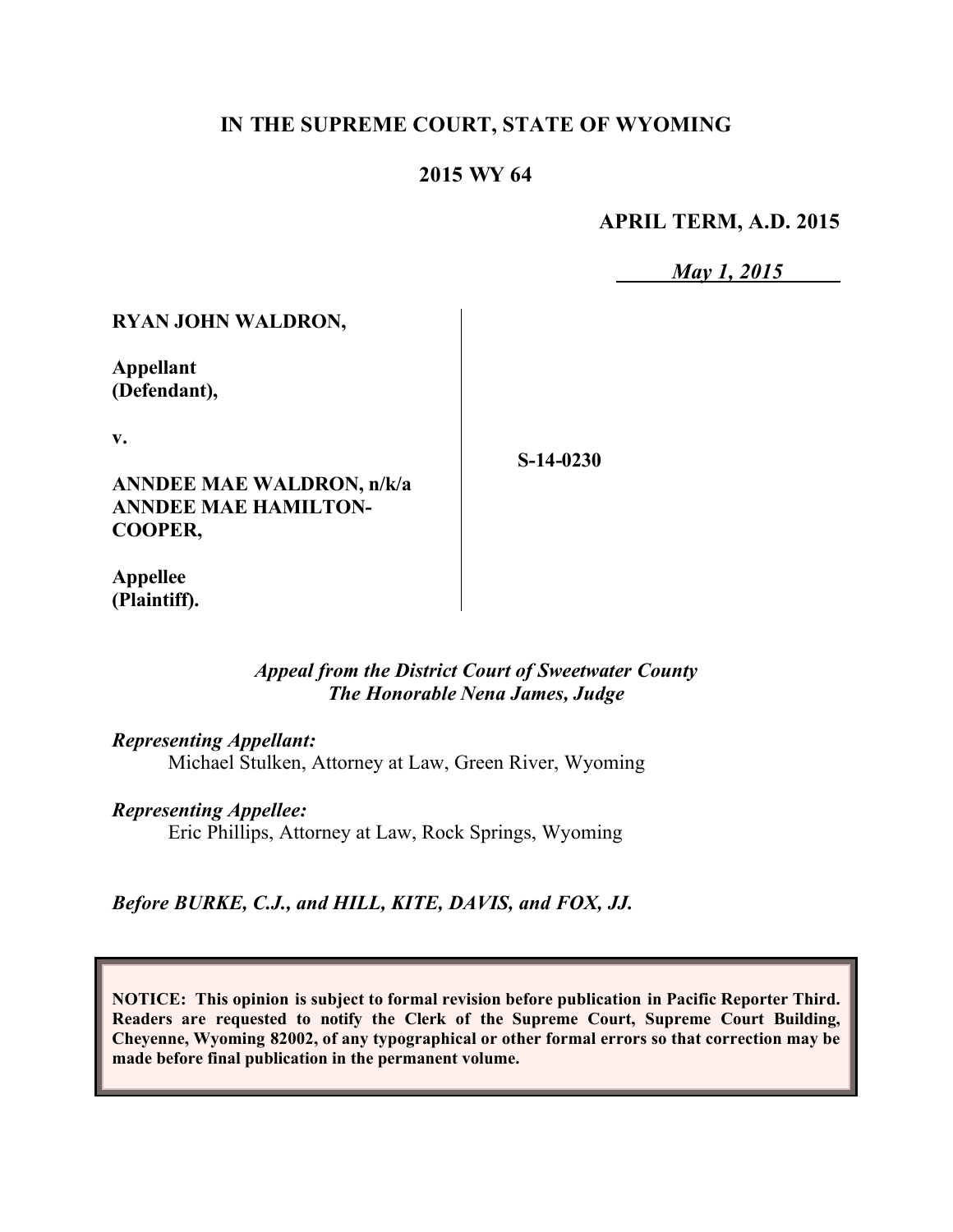# **DAVIS**, Justice.

[¶1] Approximately six years after their divorce, Appellant Ryan Waldron (Father) and his ex-wife (Mother) filed separate proceedings relating to their child in Wyoming and Pennsylvania. Mother sought to terminate Father's parental rights with respect to their seven-year-old son, and Father asked the Wyoming court to instead enter orders to facilitate the exercise of his visitation rights. The district court in Sweetwater County declined to exercise jurisdiction under the Uniform Child Custody Jurisdiction and Enforcement Act  $(UCCJEA)$ <sup>1</sup> Father objected to the district court's order, and the court denied his objection more than two months later. Thereafter, Father filed a notice of appeal from the order ruling on the objection.

[¶2] Father's objection was in substance a motion to reconsider the order declining to exercise jurisdiction. Such a motion does not toll the time for taking an appeal. Because the only notice of appeal Father filed was untimely, we must dismiss.

## **FACTS**

[¶3] Father and Mother divorced in May of 2007 when their son was approximately seven months old. Mother was granted primary physical custody of the child, and Father was awarded visitation. On October 29, 2010, the district court issued an order limiting him to supervised visitation at the Sweetwater County Family Resource Center. Apparently that order resulted from Father's physical abuse of his second wife while these parties' child was present, and the boy's resulting traumatization and need for counseling.

[¶4] Mother also remarried, and sometime late in the spring of 2011, she, the parties' son, and her new husband moved to Pennsylvania. Father also moved to Natrona County from Sweetwater County. Mother ultimately filed an action seeking to terminate his parental rights in Pennsylvania, evidently anticipating that her new husband would adopt the child if that relief was granted.

[¶5] On November 1, 2013, Father filed a "Verified Motion for Contempt and Motion to Cause Visitation to Progress" in the district court in Sweetwater County. acknowledged that Mother had commenced termination proceedings in Pennsylvania, and that a hearing had been scheduled in that case. However, he also asserted that Mother had frustrated his efforts to exercise visitation with their son, and that she was using his lack of contact with the child against him in the termination case. Father claimed that Mother's conduct violated previous court orders, and he asked that she be held in contempt, and that the court establish a new visitation schedule.

 $\overline{a}$ <sup>1</sup> Wyo. Stat. Ann. §§ 20-5-201 through 20-5-502 (LexisNexis 2013).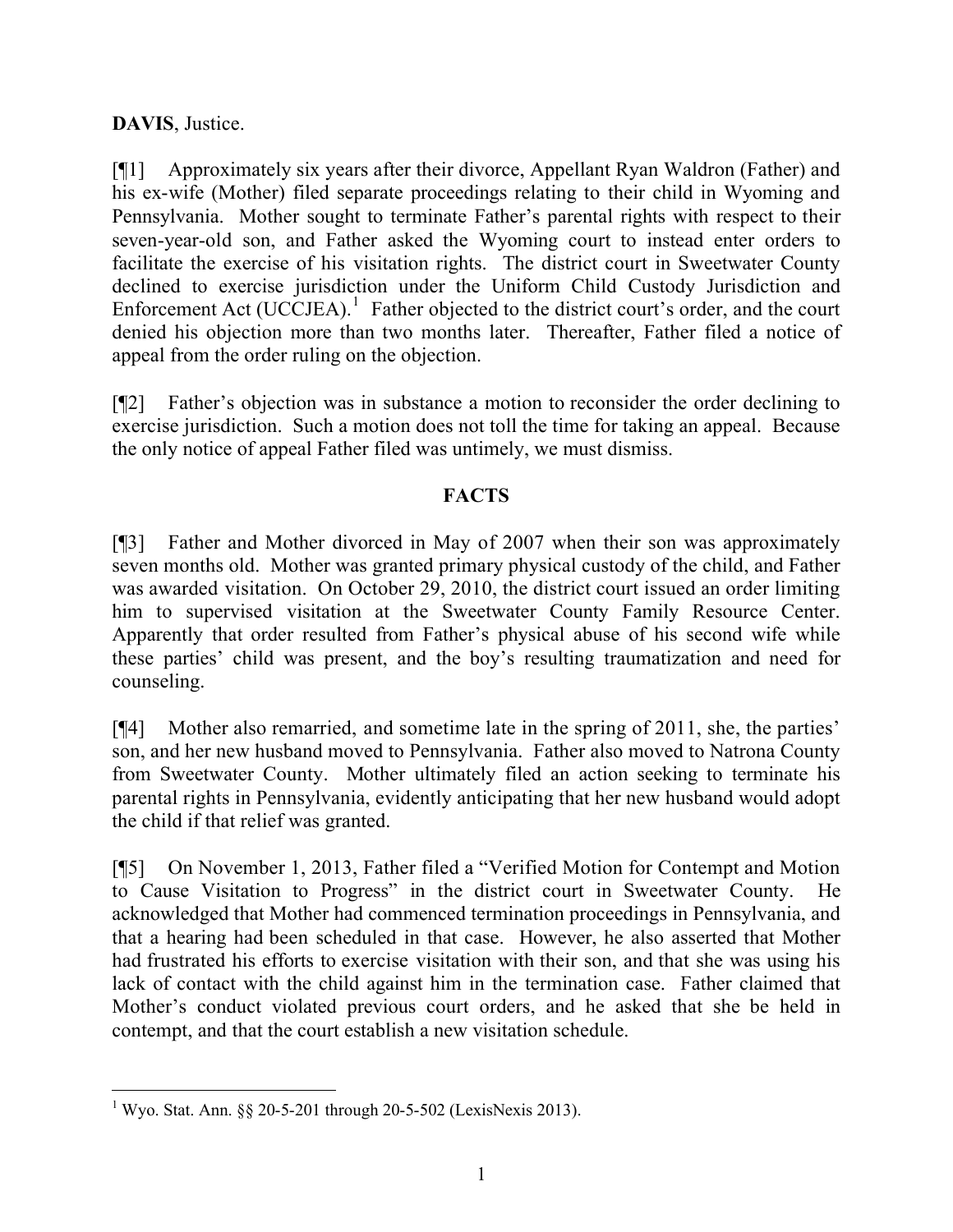[¶6] Mother responded to those motions on January 3, 2014, denying that she had interfered with Father's exercise of his visitation rights. She pointed out that he was required to make arrangements with the Sweetwater County Family Resource Center to supervise visitation with their son, but that he had done so only once since her move to Pennsylvania, and that she had transported the boy to Wyoming for that purpose on that one occasion. Mother also noted that Father initiated only a few contacts of any kind with the child since the move, and that he quit paying child support at the end of October 2012. She contended that he filed his motions in Wyoming in response to the termination proceedings in which he had already appeared in Pennsylvania, and she asked the district court to reject his request to hold her in contempt. Perhaps more pertinent to the present appeal, Mother also asked the court to hold Father's motions in abeyance so that the court in Pennsylvania could rule on her request to terminate his parental rights.

[¶7] On March 12, 2014, the judge presiding over the Pennsylvania termination action telephoned the district judge in Wyoming to discuss which forum should exercise jurisdiction over the matters before them under the UCCJEA.<sup>2</sup> It became clear during that discussion that the parties' son had lived in Pennsylvania for well over two years, that Father had engaged counsel to represent him in Pennsylvania, and that he would have the opportunity—as part of the termination proceedings—to litigate the issues raised by the motions he filed in Wyoming.

[¶8] Six days later, without holding a hearing, the district judge in Sweetwater County issued an order declining to exercise jurisdiction, in which she briefly summarized her conversation with her eastern counterpart. The court determined that Pennsylvania was a more convenient and appropriate place for the parties to litigate all issues and ceded jurisdiction to the court presiding over the termination proceedings in that state.<sup>3</sup>

[¶9] Father did not appeal from the March 18, 2014 order. Instead, he filed a pleading entitled "Defendant's Objection to Order Declining Jurisdiction and Request for Hearing

 <sup>2</sup> The UCCJEA defines "child custody proceeding" broadly to include "a proceeding in which legal custody, physical custody or visitation with respect to a child is an issue, including a proceeding for divorce, separation, neglect, abuse, dependency, guardianship, paternity, termination of parental rights or protection from domestic violence in which the issue may appear." Wyo. Stat. Ann. § 20-5-202(a)(iv). The termination action and the motions filed by Father were therefore both child custody proceedings, and the two courts had to determine, after conferring, which forum was more expedient. Wyo. Stat. Ann. § 20-5-210 (courts may communicate concerning proceedings under the UCCJEA); § 20-5-307(a) (a court of this state may decline jurisdiction if it determines that it is an inconvenient forum under the circumstances and that a court of another state is a more appropriate forum). Before making that decision, a Wyoming court is required to "allow the parties to submit information," after which it must consider all "relevant factors," including those identified by the statute. Wyo. Stat. Ann. § 20-5-307(b). Father complains that he was not given this opportunity before the forum decision was made.

<sup>&</sup>lt;sup>3</sup> A court's decision to exercise its continuing jurisdiction over such matters, or to allow the courts of another state to exercise jurisdiction under circumstances like those present in this case, is reviewed for an abuse of discretion. *Symington v. Symington*, 2007 WY 154, ¶ 7, 167 P.3d 658, 659 (Wyo. 2007).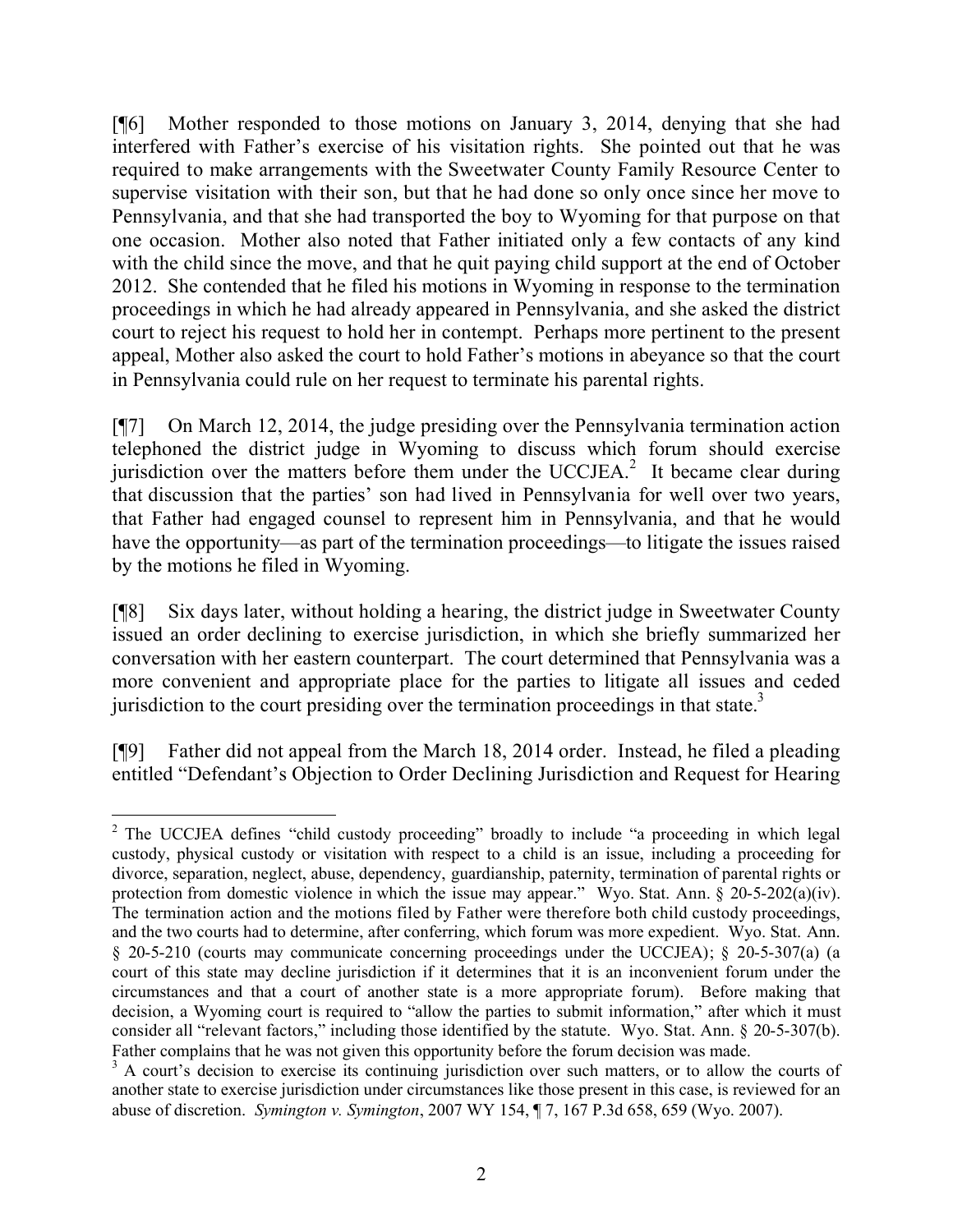Regarding Jurisdiction" a week later. Despite the fact that he had filed a motion to dismiss<sup>4</sup> the Pennsylvania termination case, Father claimed that he was unaware that the Wyoming court would need to decide whether it should exercise jurisdiction over his motions until the March 18 order was issued.<sup>5</sup> Although he alleged the district court deprived him of notice and an opportunity to be heard on the jurisdictional question as he argues is required under Wyo. Stat. Ann. § 20-5-307(b), his objection and request for hearing only touched legal issues as to the notice and opportunity to be heard required by the UCCJEA. Nowhere did he identify evidence that might have justified the Wyoming court in exercising jurisdiction if it had notified him of its inclination to decline jurisdiction and granted him a hearing on that question. He also suggested that the court's exclusive continuing jurisdiction under Wyo. Stat. Ann. § 20-5-302 precluded it from resorting to the *forum non conveniens* provisions of Wyo. Stat. Ann. § 20-5-307 and, thus, from declining to exercise that jurisdiction.<sup>7</sup>

[¶10] What little can be gleaned from the record indicates that Father took the same approach during the April 11, 2014 hearing on his objection.<sup>8</sup> On May 30, the district court entered an "Order Denying Defendant's Objection to Order Declining Jurisdiction and Request for Hearing Regarding Jurisdiction and Order Declining Jurisdiction." Father filed a notice of appeal from that order on June 26, 2014, well over three months after the court's entry of its original "Order Declining Jurisdiction."

 <sup>4</sup> The record does not indicate whether that motion rested on a jurisdictional issue or some other basis.

<sup>&</sup>lt;sup>5</sup> He does not explain how he could have continued to be unaware of the jurisdictional issue after Mother asked the district court to dismiss the motions and refrain from further action in the case until the Pennsylvania court disposed of the termination case in her January 3, 2014 response to his motions.

<sup>&</sup>lt;sup>6</sup> We note that the relevant statutes require a Wyoming court to convey to the parties the substance of its communication with a court in another state, and to allow the parties to submit information regarding which might be the more convenient forum. Wyo. Stat. Ann. §§ 20-5-210 and 307; *see also* Linda D. Elrod, *Child Custody Practice and Procedure* § 17:9 (database updated 2014). However, those statutes do not mandate a hearing. Elrod, *supra,* § 3:32; *Mikesell v. Waterman*, 197 P.3d 184, 187 (Alaska 2008) (appellant must identify contested facts material to the inconvenient forum issue that, due to the lack of a hearing, he could not put before the trial court).

 $<sup>7</sup>$  As already noted, § 20-5-307 empowers all Wyoming courts having jurisdiction to make a child custody</sup> determination to decline to exercise its jurisdiction. Its plain terms do not withhold that power from courts having exclusive continuing jurisdiction under § 20-5-302. In this case, the child had lived in Pennsylvania for over two years, and his current teachers, medical care providers, and counselors (if he had any) were located there, offering a sound reason for a state in which the child had not resided for two years to decline jurisdiction.

 $8$  That hearing was not reported, and the only accounts of what took place there are contained in the district court's order of May 30, 2014, denying Father's objection and request for a hearing on jurisdictional issues, and the court's September 9, 2014 "Order Approving W.R.A.P. 3.03 Statement of the Evidence as Modified by the Court."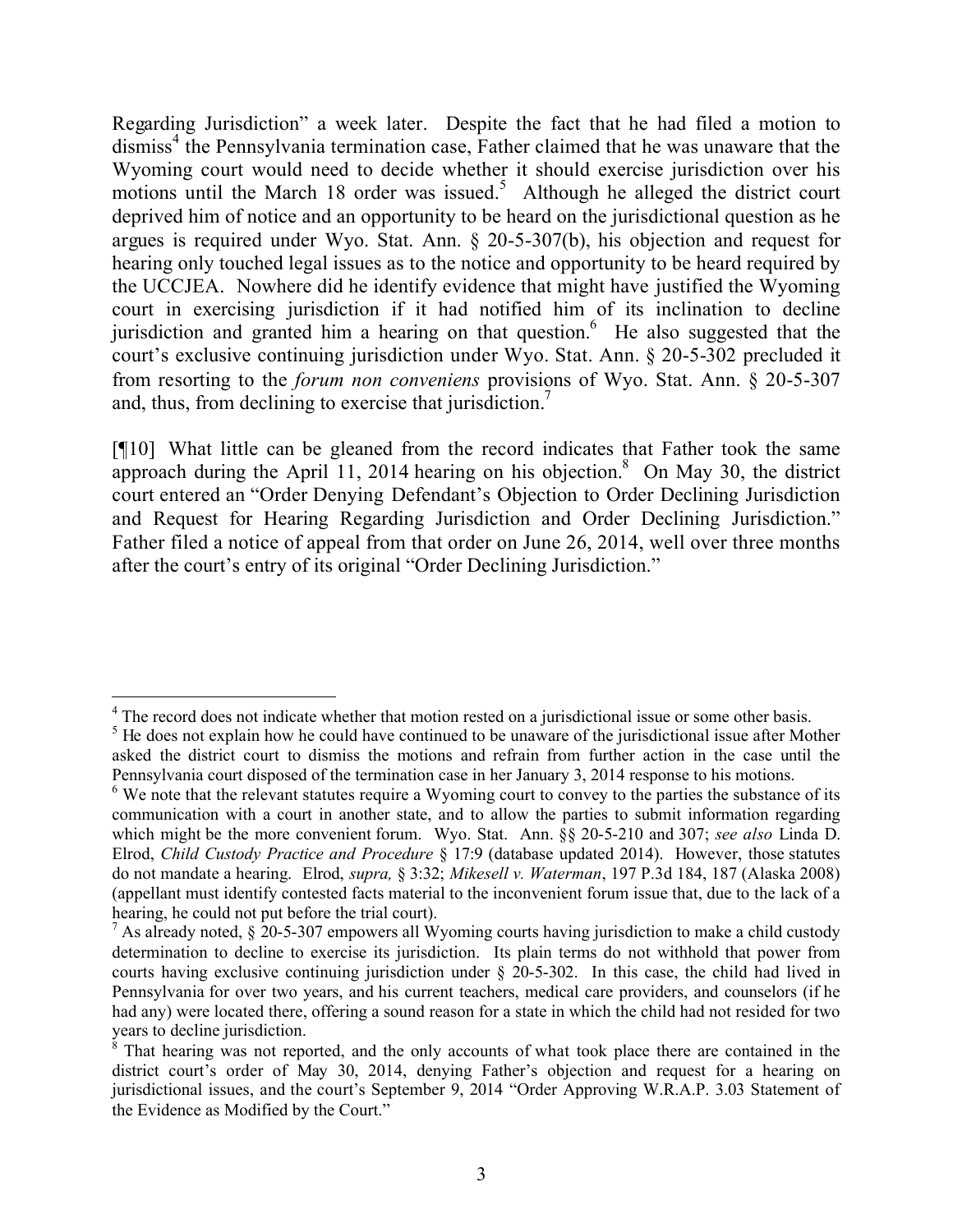### **DISCUSSION**

[¶11] This Court has a duty to determine whether it has jurisdiction to entertain an appeal even if no party has raised that question. We pursue that inquiry de novo because the limits placed upon the exercise of our appellate powers are matters of law. *In re Estate of Nielsen*, 2011 WY 71, ¶ 11, 252 P.3d 958, 961 (Wyo. 2011). One of those constraints derives from the rule that we may entertain appeals only from judgments or appealable orders with respect to which an appellant has filed a notice of appeal within thirty days from the entry of that judgment or order. *Id.;* W.R.A.P. 1.03 (timely filing of notice of appeal is jurisdictional); W.R.A.P. 1.04 (the types of decisions we may review on direct appeal); W.R.A.P. 2.01 (setting thirty-day limit). *See also Capshaw v. Osbon*, 2008 WY 95, ¶ 11, 190 P.3d 156, 158 (Wyo. 2008) (the filing of a timely notice of appeal is jurisdictional, and we will not consider appellate argument or issues arising from an untimely notice of appeal).

 $[912]$  In civil cases such as this one, the time to appeal is tolled if a litigant files a timely W.R.C.P. 50(b) motion for judgment as a matter of law, a Rule 52(b) motion to amend or make additional findings of fact, a Rule 59 motion to alter or amend a judgment, or a motion for a new trial under that same rule. W.R.A.P. 2.02. The thirty-day limit is not, however, tolled by a motion whose title or content indicates that the filing party only wants the district court to reconsider a previously-entered judgment or appealable order.

[¶13] When a post-judgment motion is not expressly denominated as a request for reconsideration, this Court will evaluate its substance to determine what effect it may have on appellate deadlines. *Nielsen*, ¶ 12, 252 P.2d at 961.<sup>9</sup> We originally held that pleadings which by title or substance are motions for reconsideration are treated as nullities, and that orders ruling on them are void and cannot be the subject of an appeal. *Plymale v. Donnelly*, 2006 WY 3, ¶¶ 1, 10, 125 P.3d 1022, 1023, 1025 (Wyo. 2006). We later modified that rule to recognize the validity of prejudgment motions to reconsider, noting that:

> This Court concludes that the rule of *Plymale* should not be extended to pre-judgment motions to reconsider. First, the concerns with respect to appeals, as expressed in *Plymale,* are not present with pre-judgment motions to reconsider. Second, this Court finds that recognizing such motions is consistent with a district court's traditional authority to revise its rulings prior to final judgment. *See Broadhead v.*

 9 In this regard *Nielsen* departed somewhat from *Plymale v. Donnelly*, 2006 WY 3, ¶¶ 8, 9, 125 P.3d 1022, 1024-25 (Wyo. 2006), where this Court warned we would not expend needless effort and resources to determine with what civil procedural rule a particular post-judgment motion can be equated, and that we will instead require parties to adhere to those rules and identify such motions as one authorized by those rules.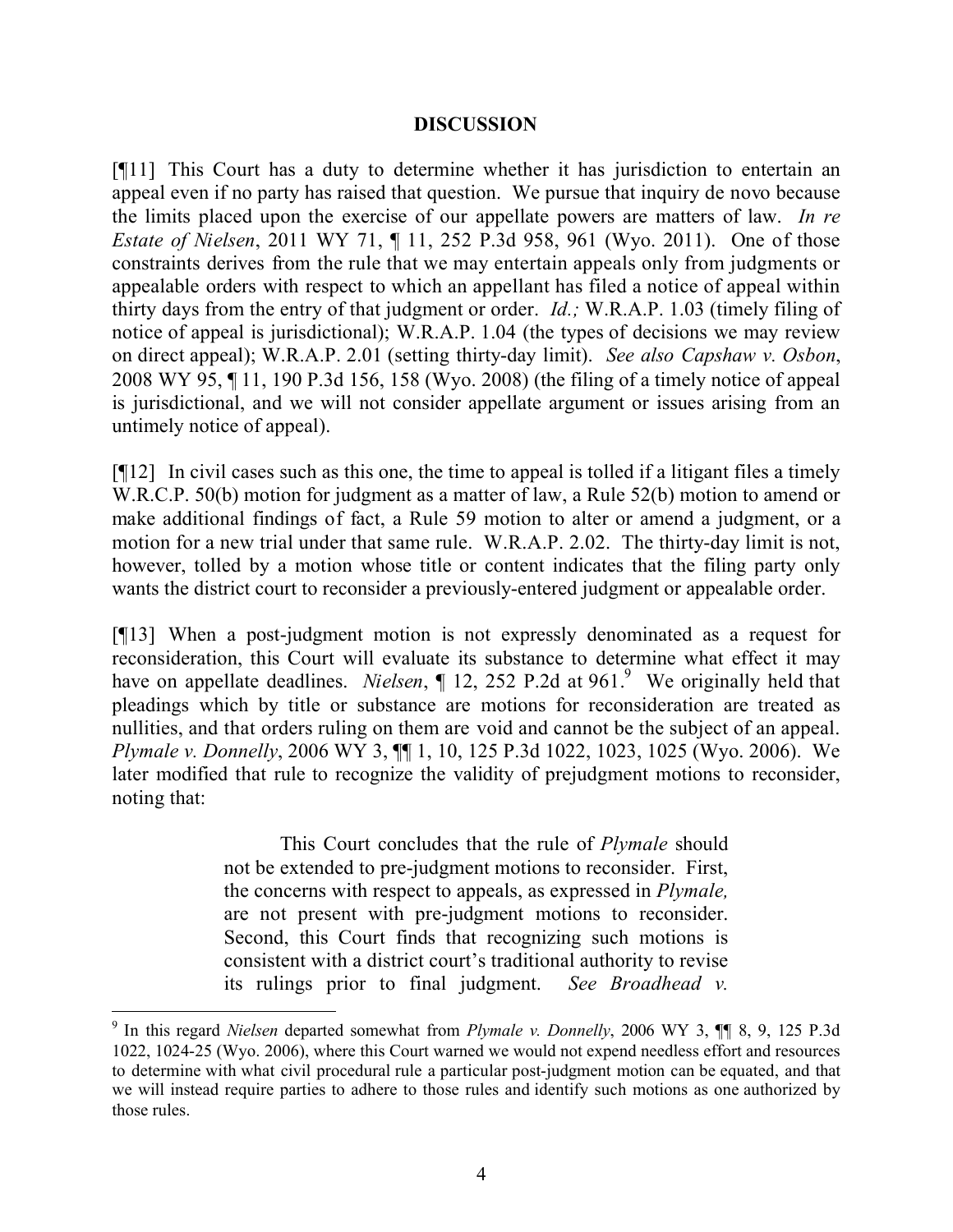*Broadhead*, 737 P.2d 731, 733 (Wyo. 1987) ("[I]f a trial court in exercise of its discretion may modify tentative decisions until entry of the final order, it does not err in rendering a decree with changed provisions."). Therefore, this Court holds that pre-judgment motions to reconsider, whether denominated as such or not, are valid in Wyoming.

*Steranko v. Dunks*, 2009 WY 9, ¶ 6, 199 P.3d 1096, 1096-97 (Wyo. 2009).

[¶14] The order declining jurisdiction and ceding it to the Pennsylvania court left the Wyoming court with nothing to decide:

> We have held that an appealable order under Rule 1.05(a) has "three necessary characteristics. . . . It must affect a substantial right, determine the merits of the controversy, and resolve all outstanding issues." *In re E.R.C.K.*, 2013 WY 160, ¶ 28, 314 P.3d 1170, 1176 (Wyo. 2013) (quoting *In re KRA*, 2004 WY 18, ¶ 10, 85 P.3d 432, 436 (Wyo. 2004)). Whether an order is final and appealable is a question of law, which we decide de novo without deference to the trial court's determinations. *Bourke v. Grey Wolf Drilling Co., LP*, 2013 WY 93, ¶ 15, 305 P.3d 1164, 1167 (Wyo. 2013) (citing *In re MN*, 2007 WY 189, ¶ 4, 171 P.3d 1077, 1080 (Wyo. 2007)).

*Estate of Dahlke ex rel. Jubie v. Dahlke*, 2014 WY 29, ¶ 31, 319 P.3d 116, 124 (Wyo. 2014). That order was therefore appealable.

[¶15] One week after the district court entered the March 18, 2014 order declining to exercise jurisdiction over Father's motions to hold Mother in contempt and to resume visitation with their son, Father filed a pleading that was not characterized as a motion of any kind – he called it an objection. Still, as we have already said, the Court must look to the substance of the objection to determine what it really is.

[¶16] If it is functionally the same as one of the four motions addressed in W.R.A.P. 2.02(a), Rule 2.02(b) tolled the time for appealing the March 18 order until thirty days after the district court's May 30, 2014 order denying his objection. However, if it is instead in reality a motion for reconsideration, Father's time for taking an appeal expired thirty days after entry of the March 18 order.

[ $[17]$ ] The first of the tolling motions addressed by W.R.A.P 2.02(a) is one under W.R.C.P. 50(b). Rule 50 addresses nothing more than motions for a judgment as a matter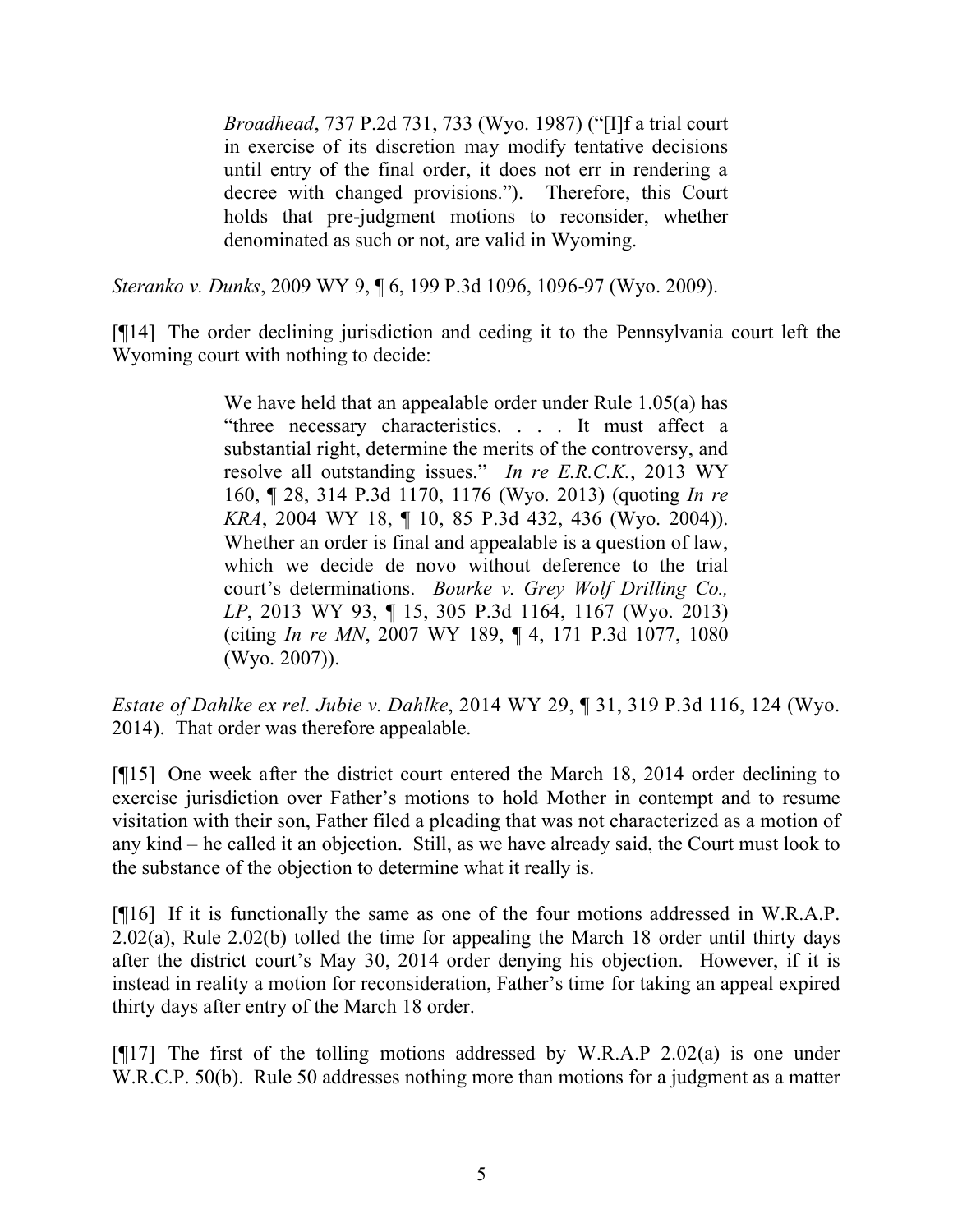of law<sup>10</sup> in jury trials, and Rule 50(b) concerns the renewal of such motions after a judgment is issued on a jury verdict. *See Chopping v. First Nat'l Bank of Lander*, 419 P.2d 710, 716 (Wyo. 1966) (the rendition of a jury verdict is an essential prerequisite to a motion under W.R.C.P 50(b)). Father's March 25, 2014 objection cannot be deemed a Rule 50(b) motion because there was no jury trial in this case.

[¶18] The second motion that will toll the time for filing a notice of appeal is that described in W.R.C.P. 52(b). Such motions ask the district court, after entering a judgment, to amend or make additions to any special findings of fact the court may have made in support of its judgment. Even if the rule applied to this situation, which is questionable, Father made no such request in his objection. As already noted, the objection touched upon only legal issues relating to whether the UCCJEA required him to be given notice and an opportunity to be heard before jurisdiction was ceded to the Pennsylvania court, and whether the Wyoming court's exclusive, continuing jurisdiction precluded it from declining to exercise that jurisdiction. Therefore, the objection cannot be characterized as a Rule 52(b) motion in disguise.

[¶19] Nor can the objection be characterized as a motion for a new trial under W.R.C.P. 59. That rule presupposes that the district court has conducted a trial and sets out the accepted grounds for such a motion, all of which pertain to irregularities in the trial proceedings or errors committed at trial. Thus, where an appealable order or judgment is issued without a trial, a motion for a new trial is an inappropriate means for seeking relief from that order of judgment. *Nielsen*, ¶ 13, 252 P.3d at 961-62. Because there was no trial, the district court could not properly have entertained such a motion following its order declining jurisdiction, and there is no basis to conclude that the objection to that order was in reality a motion for a new trial which tolled the time to appeal.

 $[$ [[20] Finally, whether Father's objection could be treated as a Rule 59(e) motion to alter or amend a judgment depends on its content. It cannot be unless it is based on legal issues derived from an intervening change of controlling law, factual issues arising from newly discovered evidence that was not previously available, or arguments which could not have been put before the district court prior to its ruling. No matter what it purported to be, it is not a proper Rule 59(e) motion if it amounts to an attempt to address factual or legal issues that should have been addressed earlier or that were already addressed and decided. *Id.*, ¶¶ 14, 17, 252 P.3d at 962; *In re Guardianship of Lankford*, 2013 WY 65, ¶ 27, 301 P.3d 1092, 1100-01 (Wyo. 2013); *Sherman v. Rose*, 943 P.2d 719, 721 (Wyo. 1997), *overruled on other grounds by Plymale v. Donnelly*, 2006 WY 3, 125 P.3d 1022 (Wyo. 2006).

 $10$  Such motions challenge the sufficiency of the evidence to support a verdict in favor of the non-moving party. W.R.C.P. 50(a)(1).